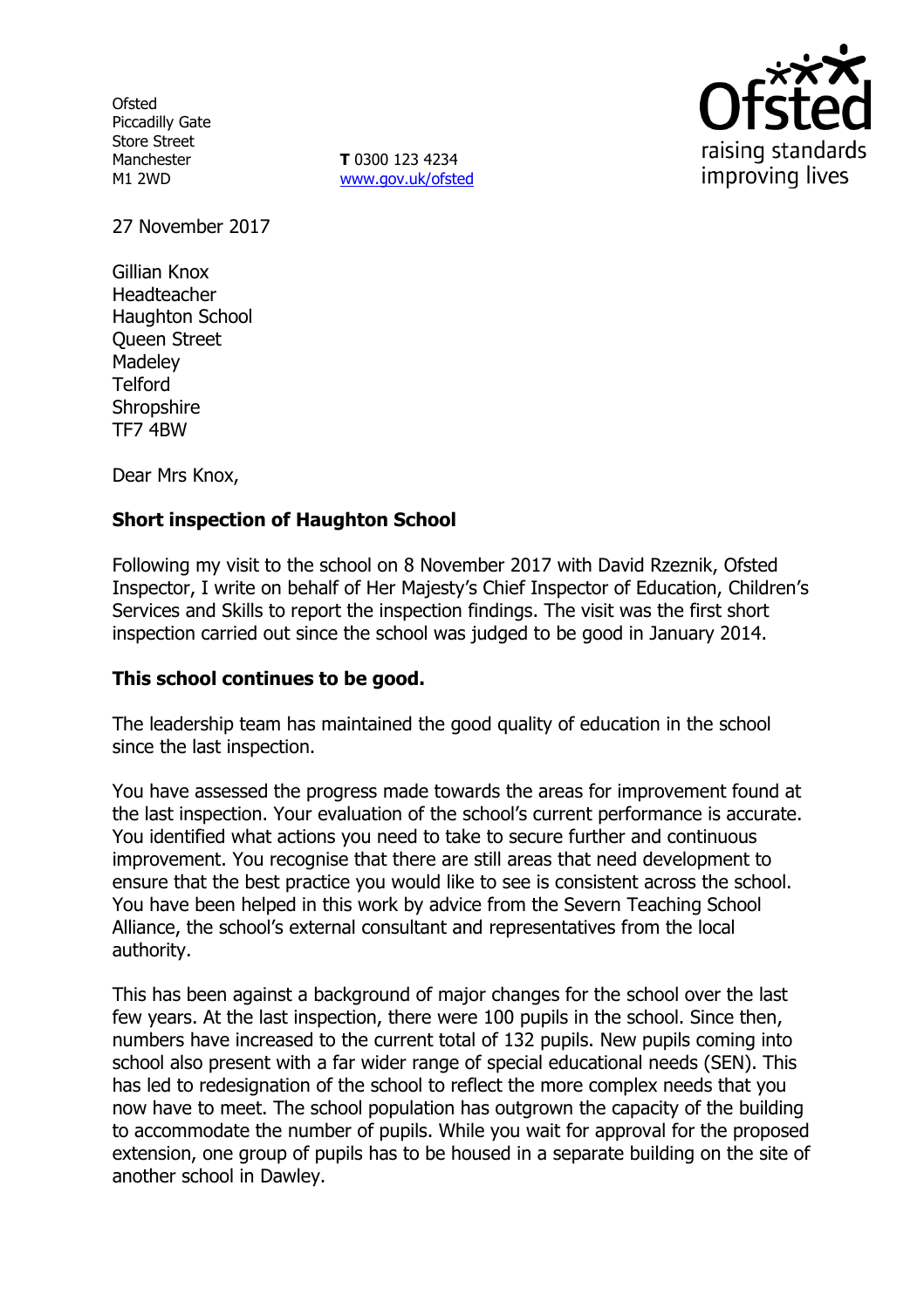

Outcomes for pupils at the end of both key stage 1 and key stage 2 are good. All pupils are making good progress from their low starting points. Pupils in the Reception class make particularly strong progress against the early learning goals. This applies to all areas of literacy, although progress in writing is less than that in the other areas. You have put in place appropriate interventions to support pupils who are in danger of falling behind other pupils in the class.

Pupils' behaviour in lessons and around school is very good. Pupils told inspectors that they like school and enjoy their lessons. They appreciate the opportunities they have to go on trips and residential visits. This creates a positive and supportive learning environment in which pupils are always ready to try their best. Pupils said that they feel safe in school and are well looked after by staff. They said that some pupils have difficulty with their behaviour but they are confident that staff always sort out issues. Teachers are certain of what they need to do to record any incidents. There are very clear procedures in place to track all incidents.

Attendance is a real strength of the school. This reflects how much the majority of pupils enjoy coming to school. You have made sure that robust practices are in place to check on all absences and that these are followed up in school and with other professionals.

Governors have a great deal of confidence in the leadership team in the school. They believe that leaders have the capacity to manage the proposed changes effectively. Governors hold regular meetings and know the school's current strengths and areas for development. They also reflect on their own practice and consider ways of improving. For example, they have identified that more regular visits to school will further strengthen the level of challenge that they provide to leaders.

Parents spoke very positively about the school to inspectors. The responses made on Parent View, and to the school's own parent surveys, reflect this level of satisfaction. They are delighted with the quality of education provided for their children and the level of care from the staff. They appreciate how well you keep them informed of their child's progress and how you deal with any concerns. Comments included, 'My child has gone from strength to strength since starting at this school' and, 'Our son is really flourishing at Haughton.'

#### **Safeguarding is effective.**

School leaders have ensured that all safeguarding arrangements are fit for purpose. Staff are very clear that safeguarding is everyone's responsibility. Keeping children safe is integral to all of the school's work. Children's medical needs are well supported, and checks on medication are in place. There are appropriate procedures in place to ensure that all concerns are registered and followed up immediately. There are clear protocols in place for dealing with absences and children missing from school. When there have been safeguarding incidents, school leaders have followed the school's own and the local authority's procedures to the letter.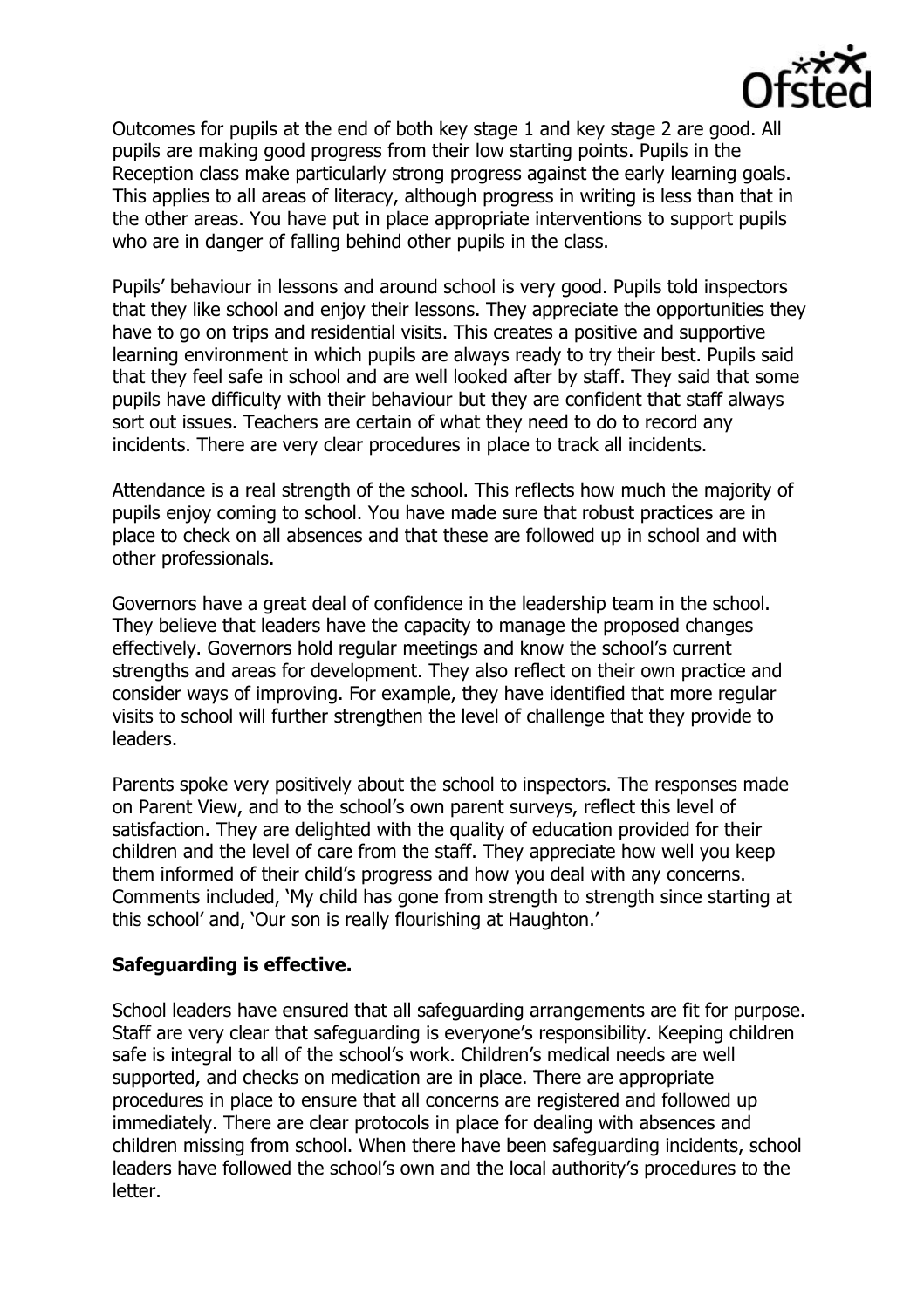

Safeguarding training is regularly provided for all staff, who know what to do and whom to contact when they have any concerns. You have ensured that you follow through all concerns referred to social services or the local authority. These result in actions that support pupils and their parents. Staff teach pupils about the potential risks and dangers they might face. Thus, you keep pupils safe in school, and when online or on school visits.

## **Inspection findings**

- One of the areas for improvement identified in the previous inspection was to improve the skills of teachers, especially in the teaching of phonics. Inspectors found that the teaching of phonics is now secure. You have put in place training and moderation processes for literacy and numeracy. This has helped to develop a consistency of approach to these subjects across the school. In most lessons, teachers use clear routines and structure to support and scaffold pupils' learning tasks. This helps pupils to understand what they are learning and what they need to do to get better. It was particularly seen in the early years provision, where pupils were enthusiastically engaged in lots of exciting tasks. In some lessons, the strong elements that characterise effective teaching in the school are not present. Identifying what best practice looks like in school and sharing this with all teachers would help to raise the standard of teaching.
- The previous inspection report recommended that teachers use the other adults supporting learning more effectively. In most lessons, teaching assistants work well with teachers, supporting learning activities and teaching individual or small groups of pupils. An inspector saw this very clearly in a visit to your Base for a group of pupils who have autistic spectrum disorder and challenging behaviours. Here, there was seamless management of pupils' learning throughout the lesson by all adults. The teaching assistants had a very clear shared understanding of the pupils' needs and of how they could adapt the task to help them achieve their individual targets.
- $\blacksquare$  A further area for improvement from the previous inspection was to raise achievement by making sure that all teachers are involved in the school's tracking and assessment systems. This would enable them to plan more accurately for the various pupil groups in their classes. You have introduced a new assessment system. Teachers are using this to inform their planning. Analysis of the school's information about pupils' progress and attainment in different year groups, and work seen in pupils' books, confirms that you have addressed this area for improvement in the core areas of English, mathematics and science. You have also started to consider how you will improve the quality of assessment in other subjects.
- You have developed a curriculum that meets the needs, abilities, interests and aspirations of all pupils. They enjoy a wide range of enrichment experiences. You work with other schools to make sure that you can support pupils and prepare them well for the next stage of their education. You have recently introduced a new curriculum for personal, social and health education, but need to develop ways of assessing it in order to be able to measure the impact on pupils'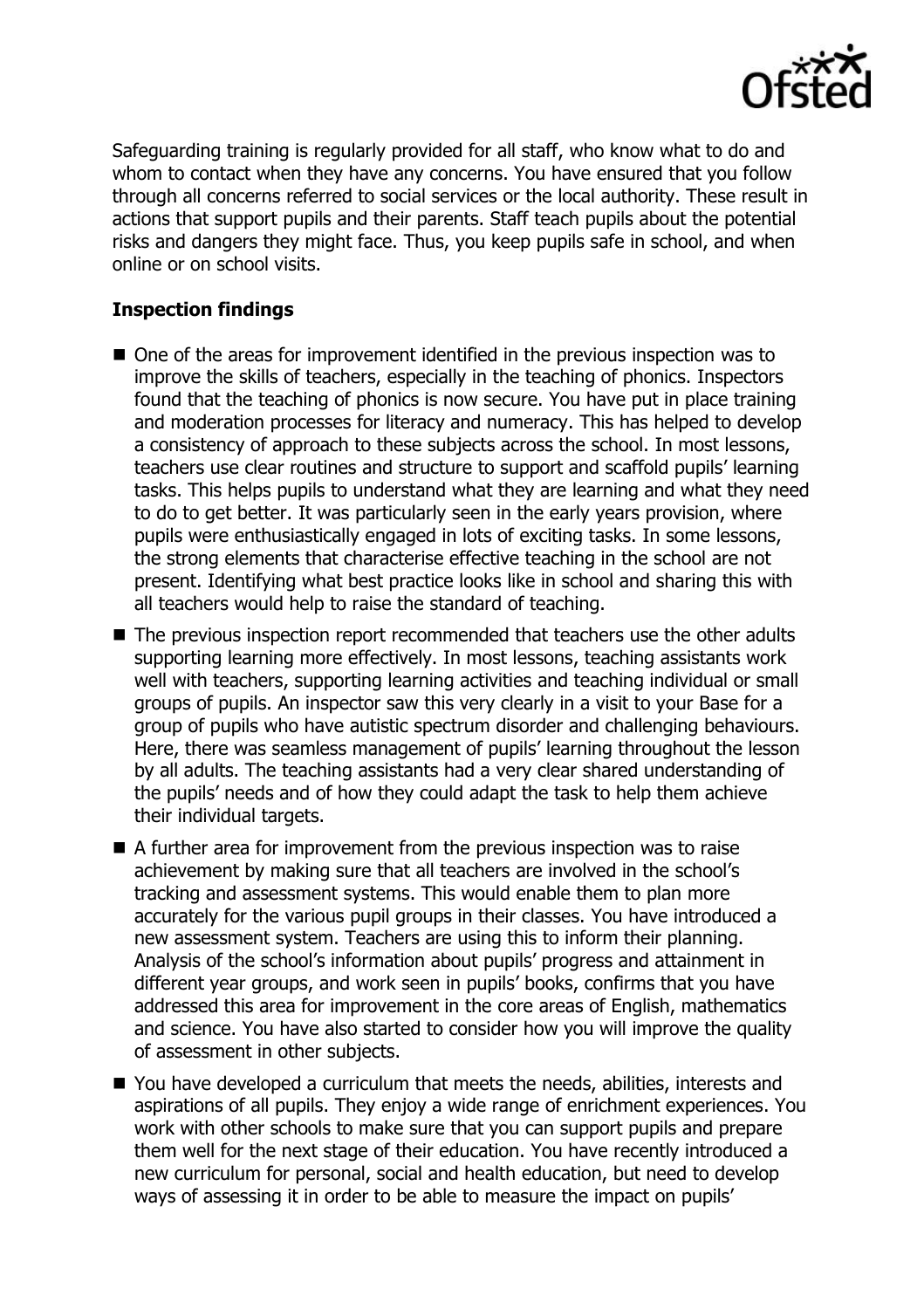

learning.

■ You have used extra government funding from the pupil premium and the sports premium on a range of strategies. You have planned these to support the learning and progress of disadvantaged pupils. You have used the pupil premium to make sure that disadvantaged pupils have the extra support they need. This includes support from learning mentors, targeted intervention groups, improved staffing ratios for some groups, professional services and residential experiences. Leaders carry out a reasonable analysis of this additional funding. However, it could be more precise to enable them to be certain about what is giving good value for money. You have used the sports premium to employ sports coaches to support teachers to develop their own skills in delivering physical education lessons. This funding has also enabled pupils to take part in a range of sports competitions and activities outside of school.

## **Next steps for the school**

Leaders and those responsible for governance should ensure that:

- they develop systems to assess progress in personal and social development, especially in relation to targets detailed in education, health and care plans, and ensure that all staff use this to identify the next steps in learning and to inform additional support
- $\blacksquare$  the evaluation of pupil premium funding is more precise, so that leaders know which strategies have the most successful impact on disadvantaged pupils
- $\blacksquare$  they involve subject leaders in the monitoring and evaluation of teaching to help identify where best practice exists and to disseminate this more effectively across the school.

I am copying this letter to the chair of the governing body, the regional schools' commissioner and the director of children's services for Telford and Wrekin. This letter will be published on the Ofsted website.

Yours sincerely

Robert Roalfe **Ofsted Inspector**

#### **Information about the inspection**

To explore the main areas of enquiry for this inspection, inspectors:

- $\blacksquare$  met with you, senior leaders, the school staff, governors and a representative from the local authority
- $\blacksquare$  met with six parents at the beginning of the school day to discuss their children's welfare and progress